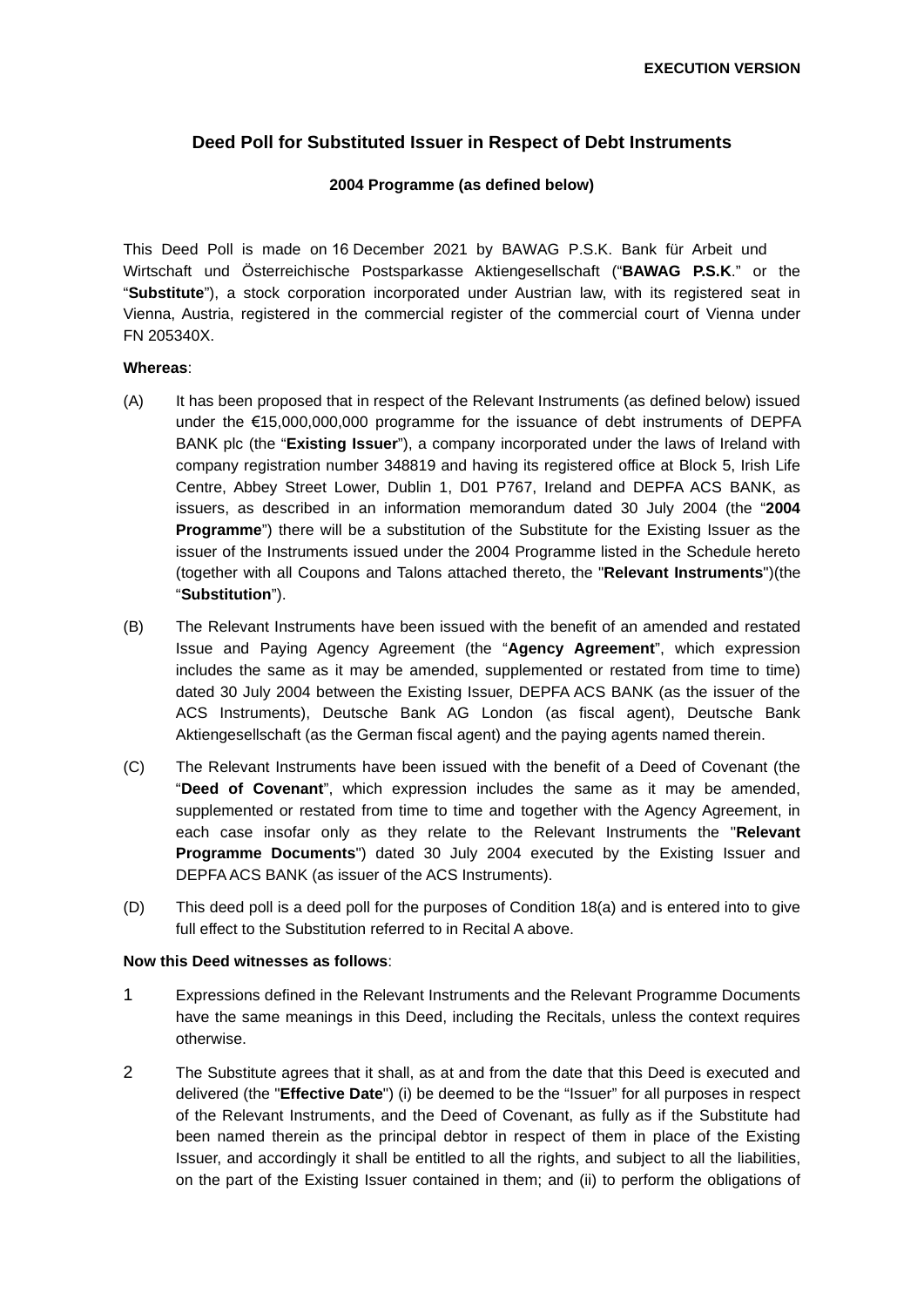the Existing Issuer under the Agency Agreement as fully as if the Substitute had been named in the Agency Agreement as the "Issuer" in respect of the Relevant Instruments.

- 3 The Substitute acknowledges that pursuant to Condition 18(a), with effect from and including the Effective Date the Existing Issuer will be automatically released from all its liabilities, in its capacity as issuer of the Relevant Instruments, contained in the Relevant Instruments and the Deed of Covenant.
- 4 With effect from and including the Effective Date the Terms and Conditions of the Relevant Instruments and the Conditions are amended in the following ways:
	- (a) The following sentence is added to the end of the first paragraph of the Conditions:

"The Instrumentholders have the benefit of a Deed Poll (the "Deed Poll") dated 16 December 2021 executed by BAWAG P.S.K (as the Substitute Debtor) in relation to the Instruments."

- (b) All references in the Conditions to "DEPFA plc", are replaced by references to "BAWAG P.S.K".
- (c) All references in the Conditions to the "registered office in Ireland of DEPFA plc" are replaced by references to "registered office in Austria of BAWAG P.S.K".
- (d) The reference to "Ireland" in Condition  $12(a)(i)$  is replaced by the reference to "Ireland or Austria".
- 5 Pursuant to Condition 18(a)(ii), the Substitute covenants in favour of the holders of the Relevant Instruments from time to time (the "**Relevant Instrumentholders**") that each Relevant Instrumentholder has the benefit of Condition 12, such that the jurisdiction in which the Substitute is incorporated, domiciled and/or resident for taxation purposes is Austria.
- 6 Pursuant to Condition 18(a)(iii), the Substitute represents and warrants that:
	- (a) it has obtained all necessary governmental and regulatory approvals and consents for the Substitution;
	- (b) it has obtained all necessary governmental and regulatory approvals and consents for the performance of its obligations under the Documents and that all such approvals and consents are in full force and effect; and
	- (c) the obligations assumed by it are valid and binding in accordance with their respective terms and enforceable by each Relevant Instrumentholder.
- <span id="page-1-0"></span>7 The Substitute acknowledges that the Existing Issuer is hereby released from its primary obligations as an issuer under the Relevant Instruments, the Agency Agreement and the Deed of Covenant and that the Substitute undertakes in favour of the Existing Issuer to enter into any agreements and do all things necessary to give effect to the Substitution.
- 8 The Substitute agrees that the benefit of the undertakings, representations, warranties and covenants binding upon it contained in this Deed shall be for the benefit of each and every Relevant Instrumentholder and each and every Accountholder with Direct Rights (as defined in and subject to the terms of the Deed of Covenant) from time to time in the Relevant Instruments (a "**Relevant Accountholder**") and each Relevant Instrumentholder and Relevant Accountholder shall be entitled severally to enforce such obligations against the Substitute.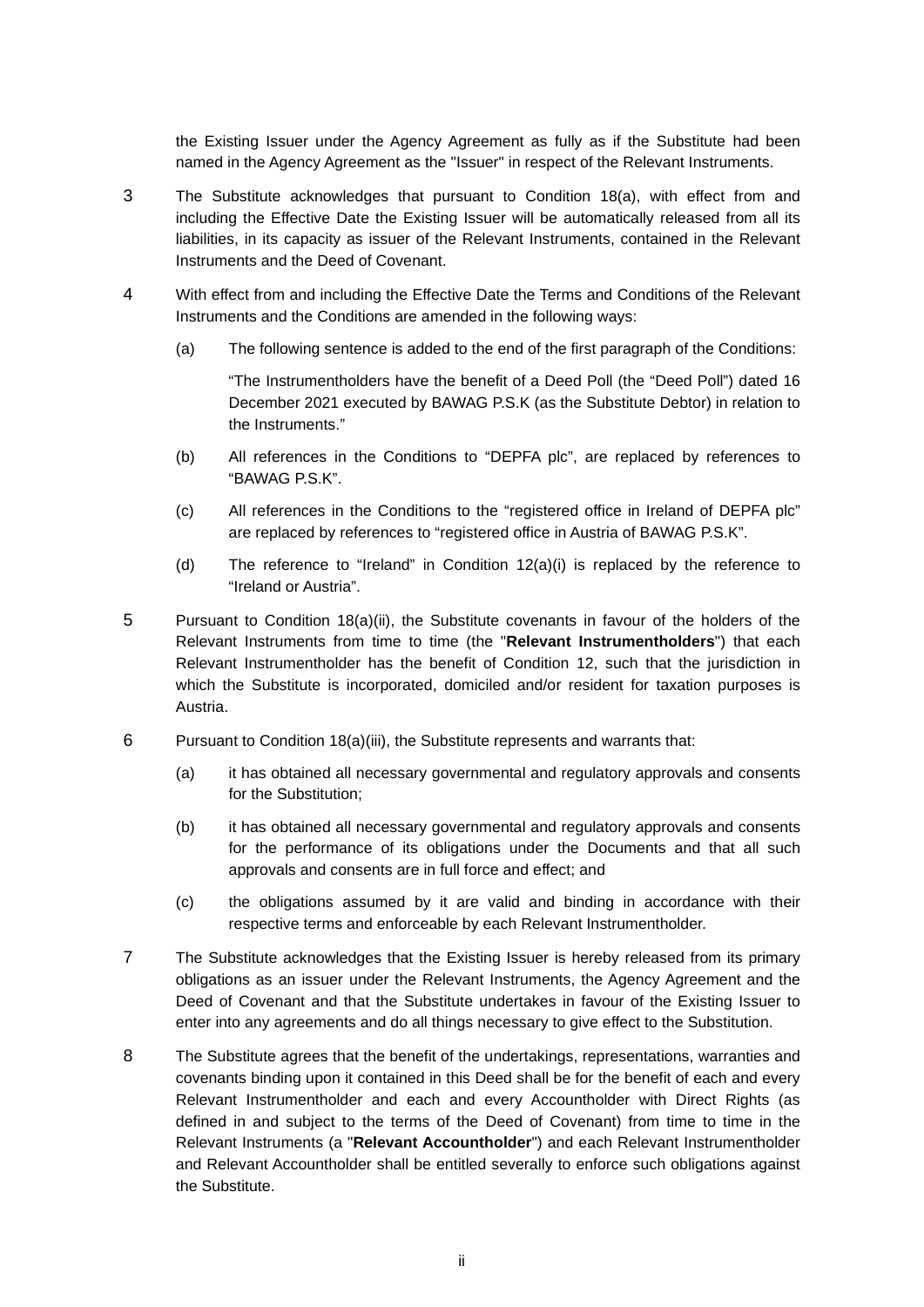- 9 Duplicates of this Deed shall be deposited with the Fiscal Agent and held to the exclusion of the Substitute by a nominee for a common depositary on behalf of Euroclear and Clearstream, Luxembourg until complete performance of the obligations contained in the Relevant Instruments and the Deed of Covenant relating to it occurs and the Substitute hereby acknowledges the right of every Relevant Instrumentholder and Relevant Accountholder to production of this Deed and, upon request and payment of the expenses incurred in connection therewith, to the production of a copy hereof certified by Euroclear and Clearstream, Luxembourg to be a true and complete copy.
- 10 This Deed may only be amended in the same way as the other Conditions are capable of amendment under Condition 17(a) of the Conditions.
- 11 Save for clause [7,](#page-1-0) which shall be governed by and construed in accordance with Irish law, this Deed shall be governed by and construed in accordance with English law.
- 12 The courts of England are to have jurisdiction to settle any disputes that may arise out of or in connection with this Deed and accordingly any legal action or proceedings arising out of or in connection with this Deed ("**Proceedings**") may be brought in such courts. The Substitute irrevocably submits to the jurisdiction of such courts and waives any objection to Proceedings in such courts whether on the ground of venue or on the ground that the Proceedings have been brought in an inconvenient forum. This submission is made for the benefit of each of the Relevant Instrumentholders and Relevant Accountholder and shall not limit the right of any of them to take Proceedings in any other court of competent jurisdiction nor shall the taking of Proceedings in one or more jurisdictions preclude the taking of Proceedings in any other jurisdiction (whether concurrently or not) to the extent permitted by applicable law.
- 13 The Substitute irrevocably appoints BAWAG P.S.K. International of 2/F 55 Grosvenor Street, London W1K 3HY U.K. as its agent in England to receive service of process in any Proceedings in England based on this Deed. If for any reason it does not have such an agent in England, the Substitute will promptly appoint a substitute process agent and notify the Relevant Instrumentholders of such appointment. Nothing herein shall affect the right to serve process in any other manner permitted by law.
- 14 Notwithstanding any other term of this Deed or any arrangement or understanding relating thereto, the rights of any beneficiary hereof are subject in their entirety to the restriction that any liability of the Substitute under or in connection with this Deed may be subject to a bail-in action (the exercise of any write-down and conversion powers as mentioned in the Directive 2014/59/EU establishing a framework for the recovery and resolution of credit institutions and investment firms, each a "**Bail-In Action**") by the relevant resolution authority and acknowledges and accepts to be bound by the effect of:

a. any Bail-In Action in relation to any such liability, including (without limitation):

- (i) a reduction, in full or in part, in the principal amount, or outstanding amount due (including any accrued but unpaid interest) in respect of any such liability
- (ii) a conversion of all, or part of, any such liability into shares or other instruments of ownership that may be issued to, or conferred on, it; and
- (iii) a cancellation of any such liability; and
- b. a variation of any term of this Deed to the extent necessary to give effect to any Bail-In Action in relation to any such liability.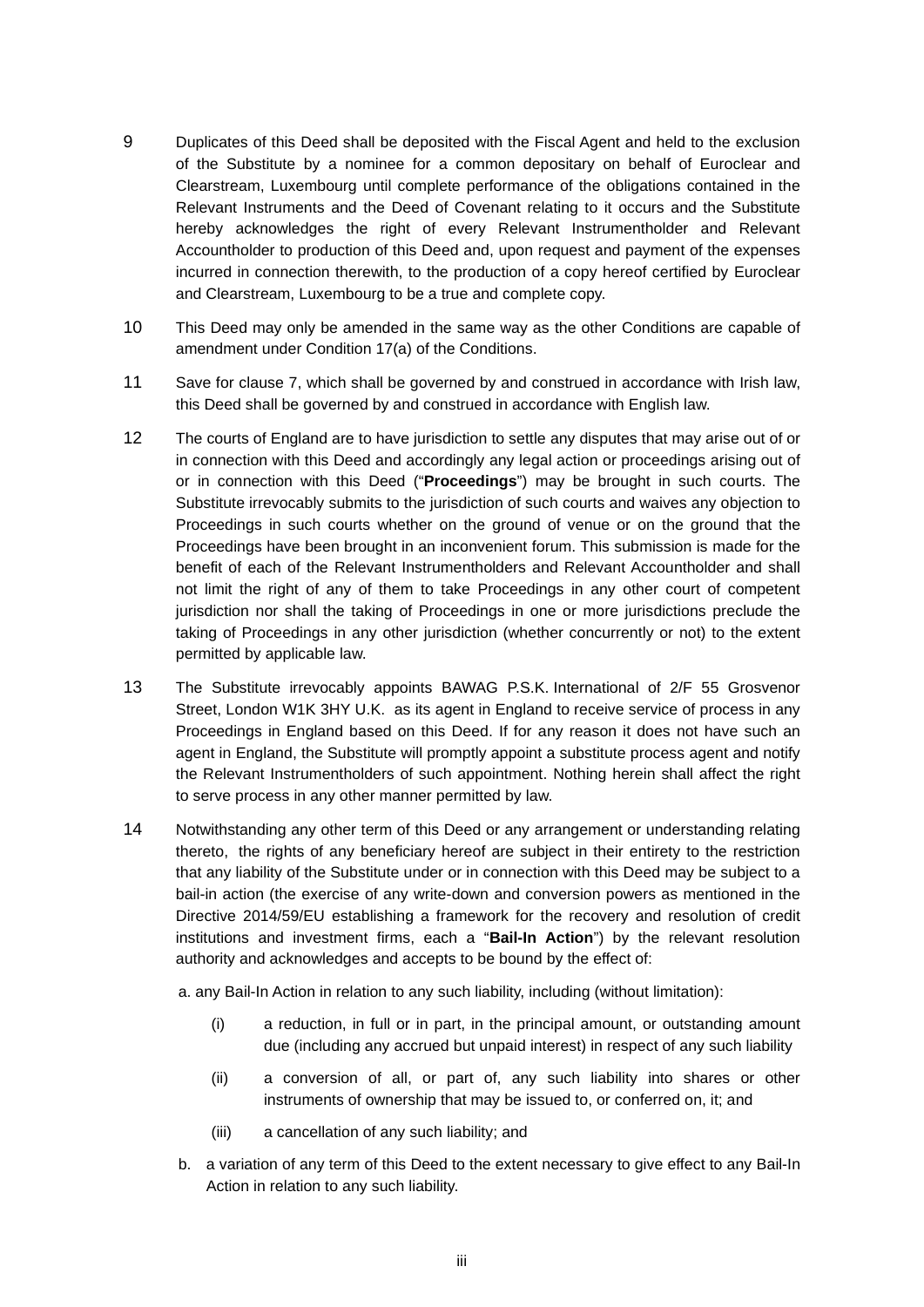**In witness** whereof this Deed has been executed by and on behalf of the Substitute as a Deed Poll as of the day and year first above written.

# **BAWAG P.S.K**

By:

P<br>Raiph ENDLICH

Mars of M

Matthias Brandl Head of Group Legal